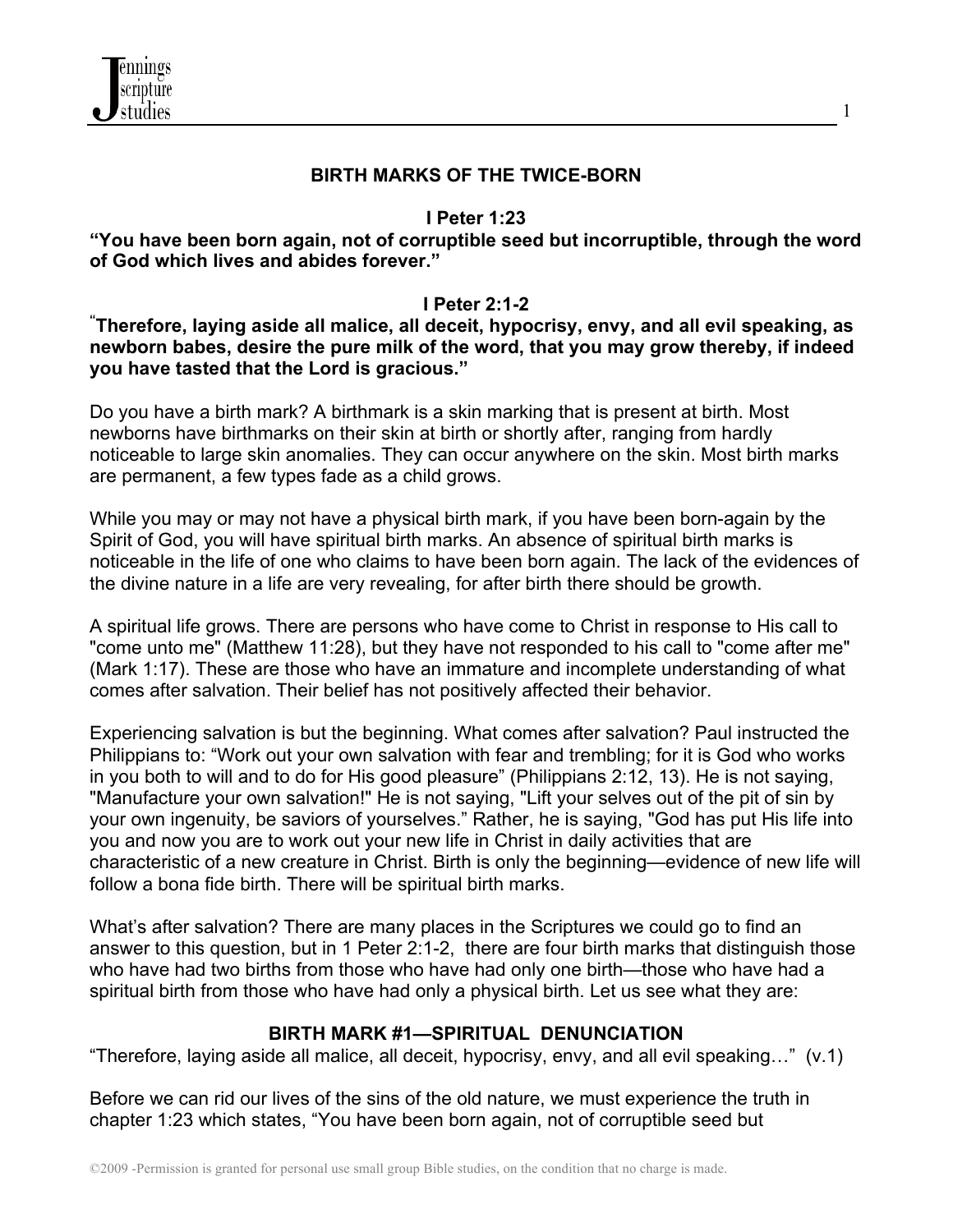incorruptible, through the word of God which lives and abides forever." There must be the new birth experienced before a new life can be exhibited.

When we are born again we simultaneously receive the precious gift of salvation and enter into a new relationship with the Lord Jesus Christ. We are kin to Christ! Our lives therefore, will reflect that kinship both by how we do not live as well as by how we do live. Verse 1 contains five birth marks of the unsaved that should be denounced by the spiritually newborn. They are: "malice, all deceit, hypocrisy, envy, and all evil speaking."

**A. "Malice"** – which is defined as "a disposition to inflict injury; ill will, or hostility." It is holding ill will or spite against someone.

**B. "Deceit"** or guile – which is defined as "the act of deceiving, fraud, cheating; that which tricks or deceives; tending to deceive." Instead we are to be honest in all our relationships and dealings.

**C. "Hypocrisy"** – which is play acting. A hypocrite is one who pretends. Instead be genuine.

**D. "Envy"** – which is "discontent excited by seeing the superiority or prosperity of another person; desirous of the possessions or advantages of another; ill-will combined with jealousy." Instead be content.

**E. "Evil speaking"** – which is defined as "defamation by oral utterance; to defame." James writes, "Speak not evil of another, brethren" (4:11). Evil speaking is injurious to three persons: the one who is speaking evil, the one to whom evil is spoken and the one about whom the evil is spoken.

Now that we are new creations in Christ Jesus, the old should be discarded and the new should be demonstrated. The opposite of malice is love; of deceit is honesty; of hypocrisy is genuineness; of envy is contentment; of slander is praise.

To continue to have the traits of the ungodly in our lives is to live duplicitously and consequently, deny by our practices our profession of Christianity. James writes, "Does a fountain send forth at the same place sweet water and bitter?" (James 3:11)

Peter is saying, regarding these sins left over from our previous unchristian life, "Denounce them, discard, shed, throw away, put off, abandon, get rid of, and no longer practice this lifestyle!

Peter continues in the same sentence saying, "as newborn babes, desire the pure milk of the word, that you may grow thereby…" As long as there are such sins as Peter lists, sapping away our spiritual appetites, there will be no spiritual progress. Therefore, Birth Mark #1, as we begin chapter 2 is: "Spiritual Denunciation."

# **BIRTH MARK #2—SPIRITUAL DESIRE**

"…as newborn babes, desire the pure milk of the word…"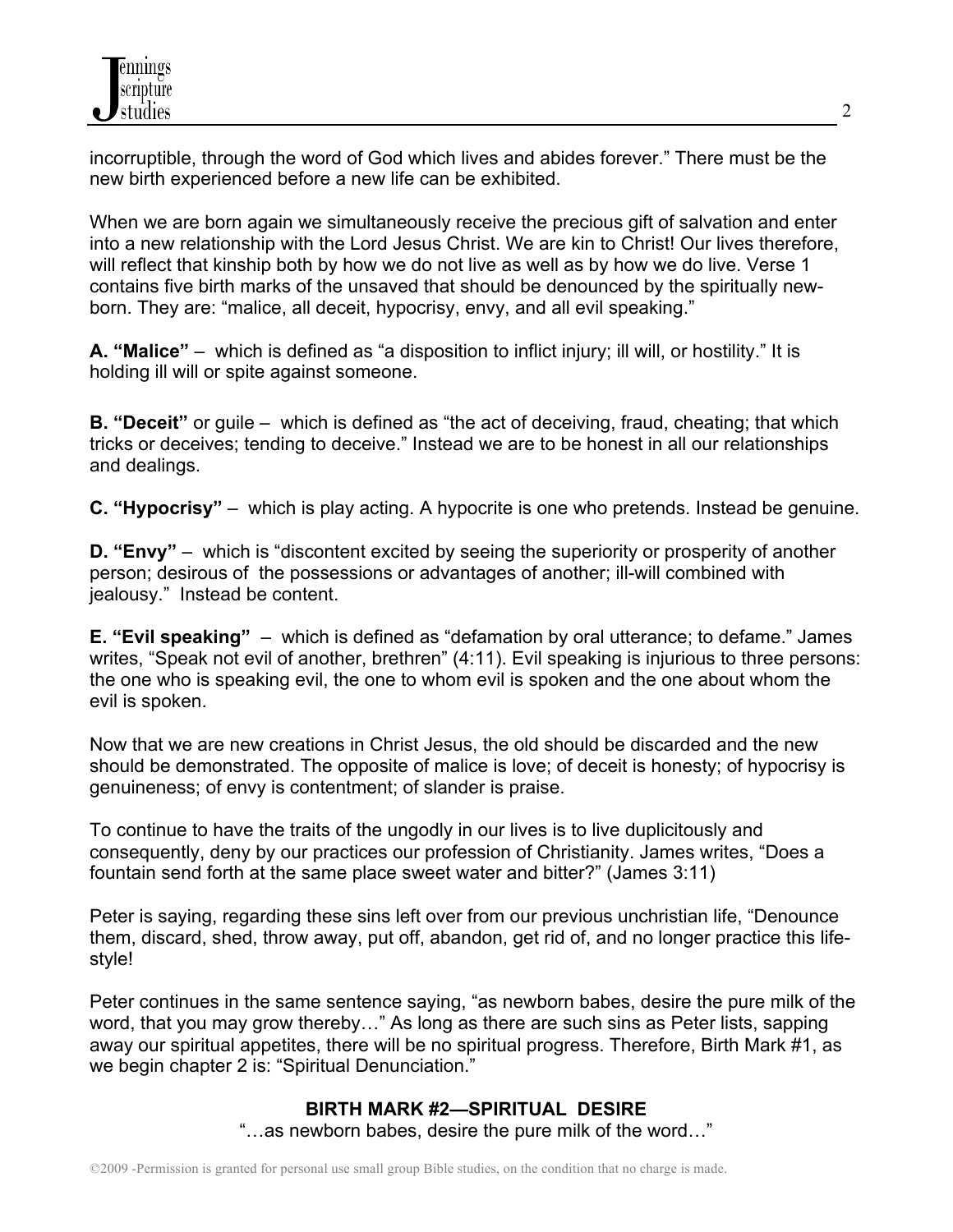Before we will desire the nourishment of the food of the Word of God there must be the abandonment of anything that would steal away our appetite for it. Many Christians are undernourished because their appetite is ruined by sin.

The word "desire" in the Greek language is "potheo" which means, "To yearn, to intensely crave, a longing for." Before there will be an intense craving for the Word of God, there must be a once for all denunciation of sins. As long as the prodigal son was satisfied with the husks that the pigs ate, he had no appetite or desire for the food on his Father's table back home.

Sin in the life destroys the appetite for the Bread of Life. The Christian who harbors malice, deceit, hypocrisy, envy, evil speaking and any other sin, has no appetite left for the pure Word of God. If the appetite for the impurities of the old life surpasses the appetite for the purities of the new life; if there is no "hunger and thirst after righteousness" (Matthew 5:6), one may well wonder if there has been a spiritual birth.

There are two thoughts that we must understand relating to desire:

## **A. Unholy Desires Must be Suppressed.**

Every sin that a child of God commits is the result of unrestrained, uncontrolled desires. Scriptural examples of that statement abound:

1. Uncontrolled desire resulted in the downfall of the human race.

Genesis 3:6 records: "So when the woman saw that the tree was good for food, that it was pleasant to the eyes, and a tree desirable to make one wise, she took of its fruit and ate. She also gave to her husband with her, and he ate."

Adam and Eve could have said what was later recorded in Ecclesiastes 2:10: "Whatever my eyes desired I did not keep from them. I did not withhold my heart from any pleasure."

2.. Uncontrolled desire brings war.

James writes in James 4:1 as follows: "Where do wars and fights come from among you? Do they not come from your desires…?"

3. Uncontrolled desires are a mark of the unsaved.

Paul describes our pre-salvation status saying, "…we all once conducted ourselves in the lusts of our flesh, fulfilling the desires of the flesh and of the mind…" (Ephesians 2:3).

William Langland wrote, "All is not safe for the soul that the stomach calls for." Therefore, our desires must be controlled. A person shows who they are at their very core by what they desire.

## **B. Holy Desires Must be Satisfied.**

It is one thing to control our unholy, unhealthy desires, by the aid of the Holy Spirit, however, it is quite another matter to feed the holy desires. Our stomachs can desire healthy food but we will become malnourished if we do not eat! Likewise, when our souls desire the food of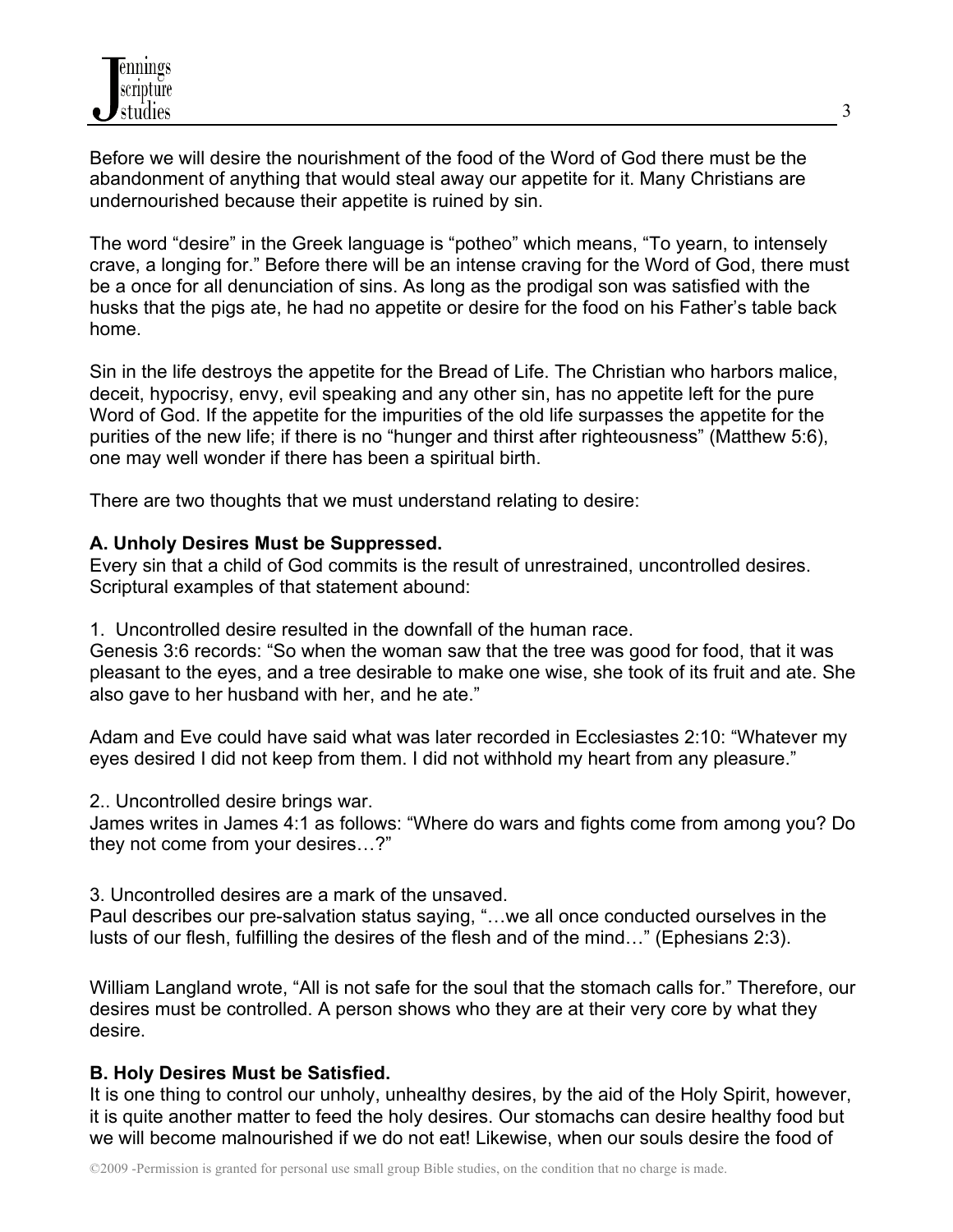the Word of God and they are denied its life-giving sustenance, we suffer spiritual malnutrition.

We have heard it said, "We are what we eat." Not only does that apply to the physical but it also applies to the spiritual. John writes, "Beloved, I pray that you may prosper in all things and be in health, just as your soul prospers" (3 John 1:2). How is your spiritual health? Is your soul prospering? What are you feeding your soul?

When we are ill and go to the doctor for a physical examination, we are usually asked about our diet. God, the Great Physician, is concerned about our spiritual diet. He Who designed our souls, also designed a diet for our souls!

The Bible is like a buffet with a variety of foods. It is milk, as our text says, "desire the pure milk of the Word'; it is meat, as Hebrews 5:12, KJV says; it is honey, as Psalm 119:103 says: "How sweet are your words to my taste! Yes, sweeter than honey to my mouth!"

We need all of the Word to have a well-balanced spiritual diet. Some Christians select only the "honey" portions of the Bible. It is meant to be bread for daily use, not just cake for special occasions! We need to cultivate a taste for all of the Word of God, although some portions may be bitter medicine, it will leave us better for having "eaten" it.

A balanced diet of God's Word will:

**1. Convict us**—Hebrews 4:12 "For the word of God is living and powerful, and sharper than any two-edged sword, piercing even to the division of soul and spirit, and of joints and marrow, and is a discerner of the thoughts and intents of the heart."

**2. Cleanse us**—John 15:3 "You are already clean because of the word which I have spoken to you."

**3. Consecrate us**—John 17:17 "Sanctify them by Your truth. Your word is truth."

**4. Correct us**—2 Timothy 3:16 "All Scripture is given by inspiration of God, and is profitable for doctrine, for reproof, for correction, for instruction in righteousness..."

**5. Confirm us**—John 8:31 "Then Jesus said to those Jews who believed Him, "If you abide in My word, you are My disciples indeed."

**6. Comfort us**—Psalm 119:50 "This is my comfort in my affliction, for Your word has given me life."

The Word of God appropriated, does not leave you as it finds you, but always improves and makes you better. Can you say with Job, "I have esteemed the words of his mouth more than my necessary food?" (Job 23:12) If not, discipline yourself to suppress unholy desires and to satisfy holy desires because God's Word is "More to be desired are they than gold, yes, than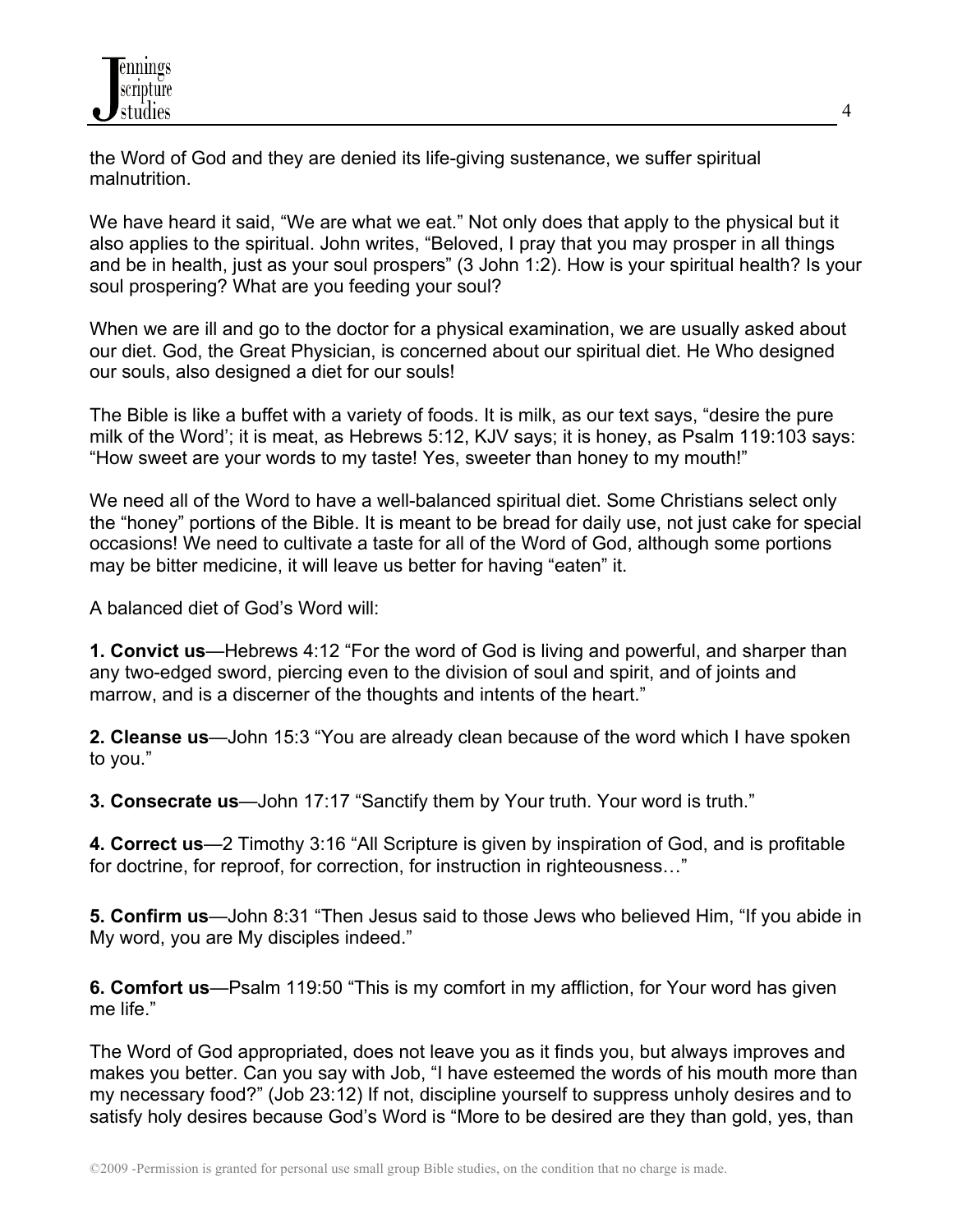

much fine gold: sweeter also than honey and the honeycomb" (Psalm 19:10) and "A desire accomplished is sweet to the soul" (Proverbs 13:19).

## **BIRTH MARK #3—SPIRITUAL DEVELOPMENT**

"…that you may grow thereby…"

Discernment is the ability to know what to denounce and what to desire, consequently, the result is development, i.e., growth. Denouncing sin and desiring Scripture are two absolute essentials if there is to be spiritual growth.

I once saw a baby that, I was told, was over 25 years old. This was a child in a Care Unit because it had not grown. It had the head of an adult, but the body of a 1 year old infant. It was a pathetic sight! I have seen many skinny, emaciated and scrawny infants among professing Christians who have attended churches for many years but never developed spiritually.

Spiritual growth is no accident and it is not automatic! Spiritual growth, like physical or mental growth, is a process requiring certain actions, such as eliminating that which is harmful to growth, desiring and appropriating that which is conducive to growth. Therefore, actively and consistently denouncing sin, desiring and appropriating the holy diet of God's Word results in spiritual development. There are no short-cuts to spiritual maturity—it comes with growth.

What are some of the actions we can engage in that will result in spiritual growth? A few of the many are:

**A. Examine Yourself!** Examine yourself to make sure you are in the family of faith. "Examine yourselves as to whether you are in the faith. Test yourselves. Do you not know yourselves, that Jesus Christ is in you?" (2 Corinthians 13:5) If you are not born-again, you cannot grow spiritually. So, right up front, you need to "...make your calling and election sure" (2 Peter 1:10).

**B. Expose Yourself**!—Yes, that's what I said, expose yourself—to God's Word every day.

Exposure to God's Word will give us knowledge of ourselves.

""For the word of God is living and powerful, and sharper than any two-edged sword, piercing even to the division of soul and spirit, and of joints and marrow, and is a discerner of the thoughts and intents of the heart" (Hebrews 4:12).

Exposure to God's Word will give us knowledge of Jesus Christ. Jesus said, "…search the Scriptures…these are they which testify of Me" (John 5:39).

Exposure to God's Word consistently, results in spiritual growth.

"Your words were found, and I ate them, and Your word was to me the joy and rejoicing of my heart" (Jeremiah 15:16).

**C. Express Yourself!** Express yourself to God in prayer; pour out your heart to God in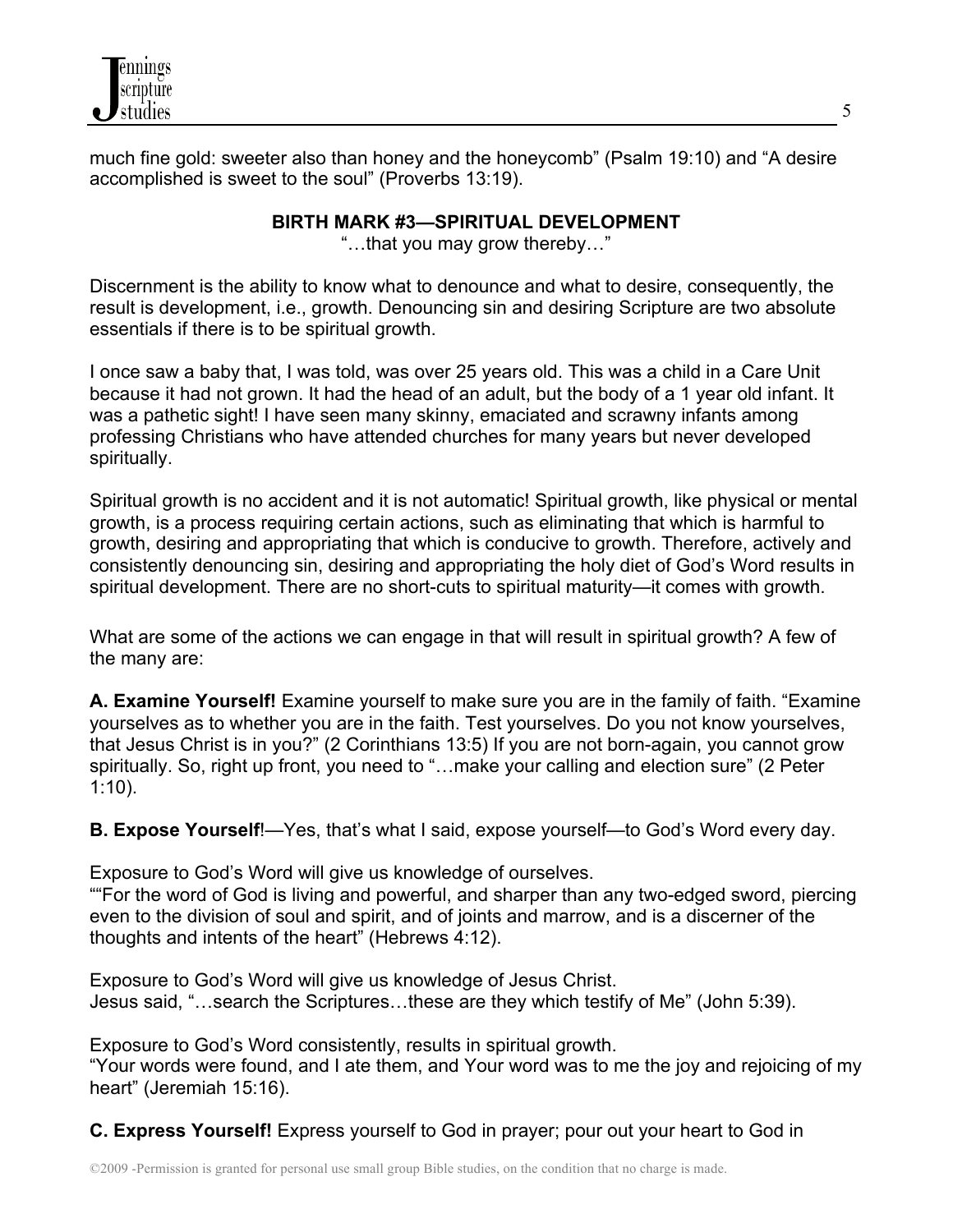A.C.T.S. What do I mean? A.C.T.S. is an acronym for: Adoration, Confession, Thanksgiving, and Supplication.

"He (Jesus) spoke a parable to them, that men always ought to pray and not lose heart" (Luke 18:1). Prayer to God and the power of God go hand in hand. No prayer, no power. Get a prayer place and start every morning there with God. Pray everywhere and every time you think about it. "The devil trembles when he sees, the weakest saint upon his knees."

**D. Extend Yourself!** Make every effort to be in church for corporate worship, fellowship and the teaching and preaching of the Word. Follow the example of the early band of believers in Jerusalem: "And they continued steadfastly in the apostles' doctrine and fellowship, in the breaking of bread, and in prayers" (Acts 2:42).

**E. Exercise Yourself!** Exert yourself in the cultivation of a holy lifestyle. "Exercise yourself toward godliness. For bodily exercise profits a little, but godliness is profitable for all things" (1 Timothy 4:7, 8). Put into practice the truths of God's Word. Expend your energies in serving God and others. "By love serve one another" (Galatians 5:13).

One of the problems of some churches is spiritual gluttony. Believers who attend churches where there is a solid and balanced diet of the Word of God, served from the pulpit regularly, can become spiritual couch potatoes if they do not put into practice what they hear. Heads and notebooks are packed with truth that never gets transferred into shoe leather. Spiritual development, like physical development, requires exercise!

1 Timothy 4:7-9 in The Message is as follows: "Exercise daily in God—no spiritual flabbiness, please! Workouts in the gymnasium are useful, but a disciplined life in God is far more so, making you fit both today and forever. You can count on this. Take it to heart. This is why we've thrown ourselves into this venture so totally."

## **BIRTH MARK #4—SPIRITUAL DISCERNMENT**

"…if indeed you have tasted that the Lord is gracious."

Have you "tasted" that the Lord is gracious? If you have it is because you have spiritual discernment. It stands to reason, therefore, that if one does not perceive, by personal experience, that the Lord is gracious, that one has no spiritual discernment.

The word "discern" means, "To see; to understand; to detect; to discriminate; to see or understand the difference; to make distinction." (Webster) Discernment is a discipline necessary in a world in which we are faced with sin and temptation. We make decisions moment-by-moment and day-by-day in which we use discernment to attempt to separate what is right from what is wrong and what is true from what is false so that we can bring glory and honor to God.

Spiritual discernment is a priceless jewel. One of the Holy Spirit imparted faculties of those who are children of God is discernment. It cannot be obtained from a textbook or learned in school. It is an aptitude which pertains to the new nature which we receive when we become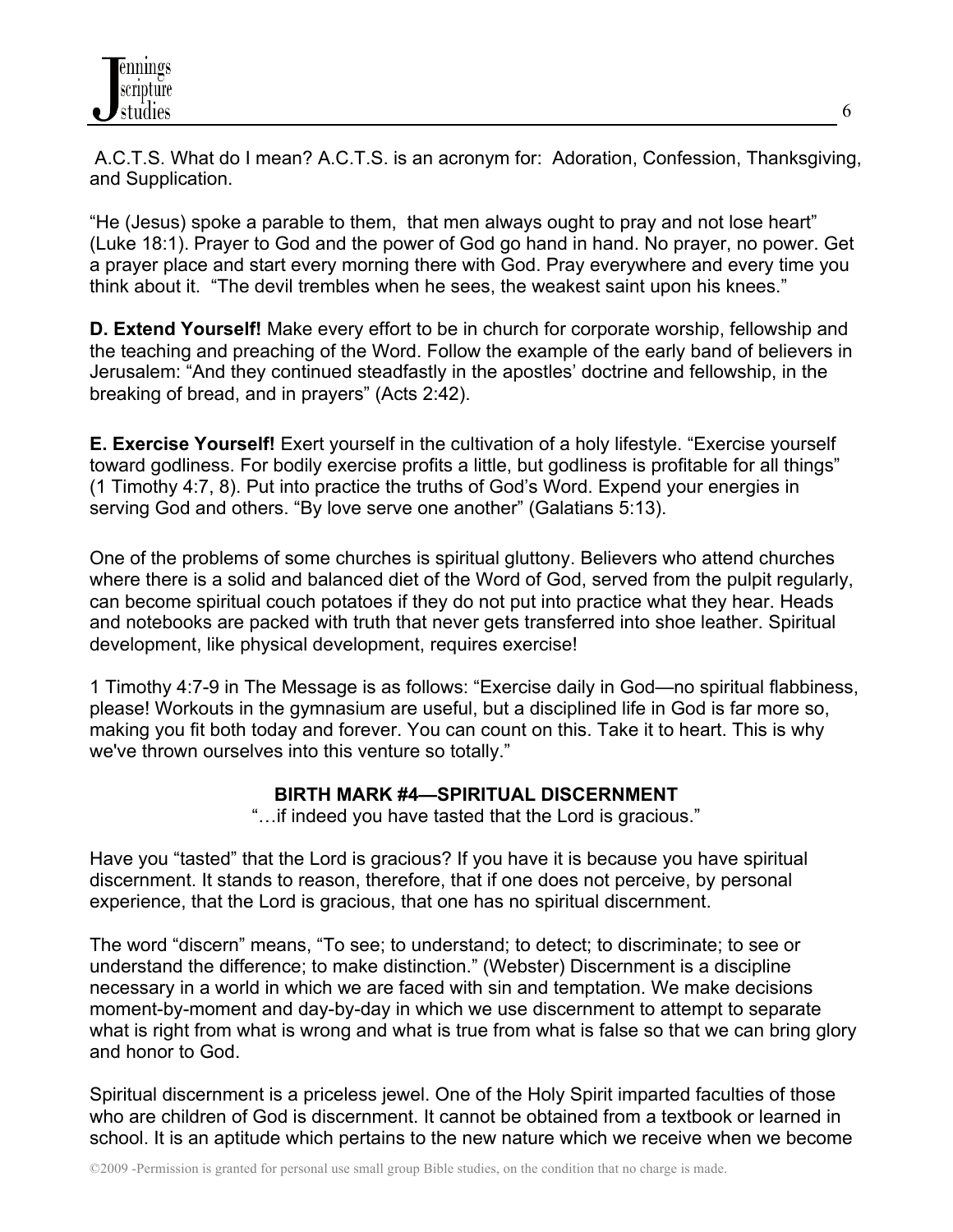new creations in Christ: "If anyone is in Christ, he is a new creation" (2 Corinthians 5:17).

This is a matter of greatest importance, for the ability to make good decisions requires discernment. King Solomon prayed, "Give to Your servant an understanding heart to judge Your people, that I may discern between good and evil" (I Kings 3:9).

This spiritual birth mark is one of the most telling of all the evidences that one is truly born again. Therefore, it is important that we explore the subject further under the following three headings: The Absence of Spiritual Discernment; The Acquisition of Spiritual Discernment and The Application of Spiritual Discernment.

# **A. The Absence of Spiritual Discernment.**

The absence of spiritual discernment is readily recognized by more mature Christians. Below are some of the symptoms:

1. The absence of spiritual discernment is evidenced by ignorance.

God said of Nineveh, "Should I not pity Nineveh, that great city, in which are more than one hundred and twenty thousand persons who cannot discern between their right hand and their left…" (Jonah 4:11). Or, as The Message transliteration reads, "…this big city of more than 120,000 childlike people who don't yet know right from wrong…"

It is generally thought that the reference is to 120,000 children who were under schooling age. The Berkley Bible translates Jonah 4:11 as follows: "…who had not reached the age of choice between good and evil."

Deuteronomy 1:39 addresses the same situation regarding those who would survive to go into the Promised Land: "Moreover your little ones and your children, who you say will be victims, who today have no knowledge of good and evil, they shall go in there; to them I will give it, and they shall possess it."

Those who "cannot discern between their right hand and their left"; "childlike people who don't yet know right from wrong" or, those who "have no knowledge of good and evil," have this in common: they are ignorant, whether infants or adults! Spiritual adolescence is the sad condition that exists in many churches today. Hosea records that God said, "My people are destroyed for lack of knowledge" (Hosea 4:6).

2. The absence of spiritual discernment is evidenced by instability.

Paul counseled the Ephesian believers that they "…should no longer be children, tossed to and fro and carried about with every wind of doctrine, by the trickery of men, in the cunning craftiness of deceitful plotting" (Ephesians 4:14).

Non-discerning Christians are as unstable as water! They are "tossed to and fro"; are blown about "with every wind of doctrine"; are easily swayed by glittering personalities who use "trickery", "cunning craftiness" and "deceitful plotting" to lure the immature into following them. They fall prey to cults and false doctrine because they do not have spiritual discernment.

3. The absence of spiritual discernment is evidenced by insincerity.

©2009 -Permission is granted for personal use small group Bible studies, on the condition that no charge is made.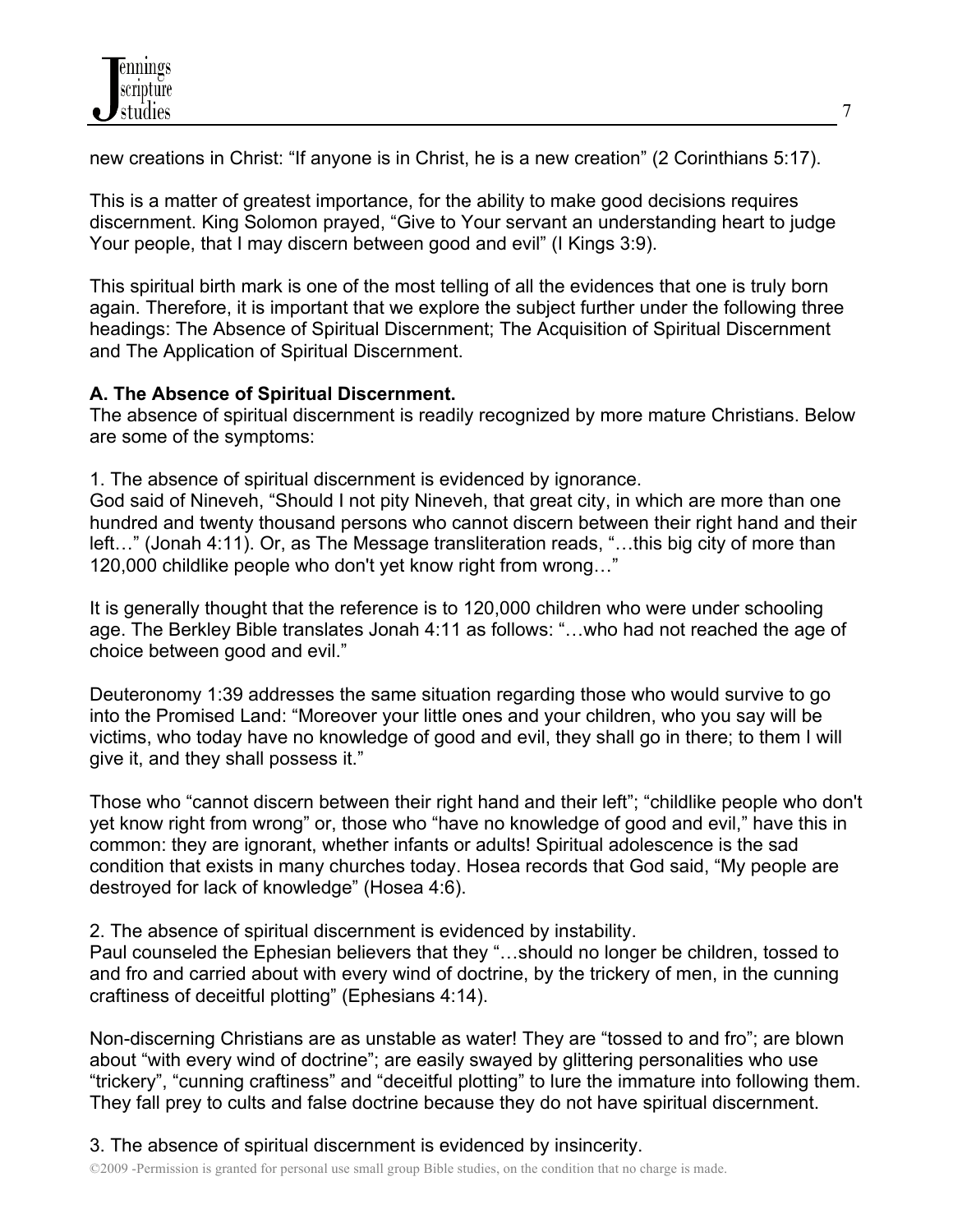What the non-discerning, immature person says on Sunday does not ring true in their lives throughout the week. They sing, "Stand up for Jesus" on Sunday and then "stand in the way with sinners" on Monday!" (Psalm (1:1) Their lives are characterized by pretense and hypocrisy.

There are many Christians who have been born into God's family but have not grown to spiritual maturity. Their lifestyle is no different from their unsaved counterparts. We have seen babies crawling around on the floor and the parents must keep their eyes on them because they have no discernment. They will put anything into their mouths—bugs or bread—because they have no discernment!

## **B. The Acquisition of Discernment.**

1. Discernment begins with the new birth.

"Now we have received, not the spirit of the world, but the Spirit who is from God, that we might know the things that have been freely given to us by God. These things we also speak, not in words which man's wisdom teaches but which the Holy Spirit teaches, comparing spiritual things with spiritual. But the natural man does not receive the things of the Spirit of God, for they are foolishness to him; nor can he know them, because they are spiritually discerned" (I Corinthians 2:12-14).

## 2. Discernment increases with a knowledge of the Word of God.

"But grow in the grace and knowledge of our Lord and Savior Jesus Christ" (2 Peter 3:18). As we grow in knowledge of the Word of God we understand, perceive and comprehend what the will of God is and thereby have acquired discernment.

Ezekiel 44:23 sheds light upon the process of acquiring discernment. The priests were to teach God's people: "And they shall teach My people the difference between the holy and the unholy, and cause them to discern between the unclean and the clean."

Spiritual discernment is a pursuit that must always engage the mind. We discern truth from error and right from wrong by using our minds to search Scripture, to recall Scripture, and to compare everything to Scripture. Without the Bible and its objective truths there can be no discernment.

## 3. Discernment develops with spiritual exercise.

"Solid food belongs to those who are of full age, that is, those who by reason of use have their senses exercised to discern both good and evil" (Hebrews 5:14). Discernment is a spiritual sense which increases with use. Discernment is not only knowing what is right and wrong, what is God's will and what violates God's will, but it is choosing the good over the bad and the better over the good.

## **C. The Application of Discernment.**

1. Discernment enables us to understand the Word of God.

"Be diligent to present yourself approved to God, a worker who does not need to be ashamed, rightly dividing the word of truth" (2 Timothy 2:15).